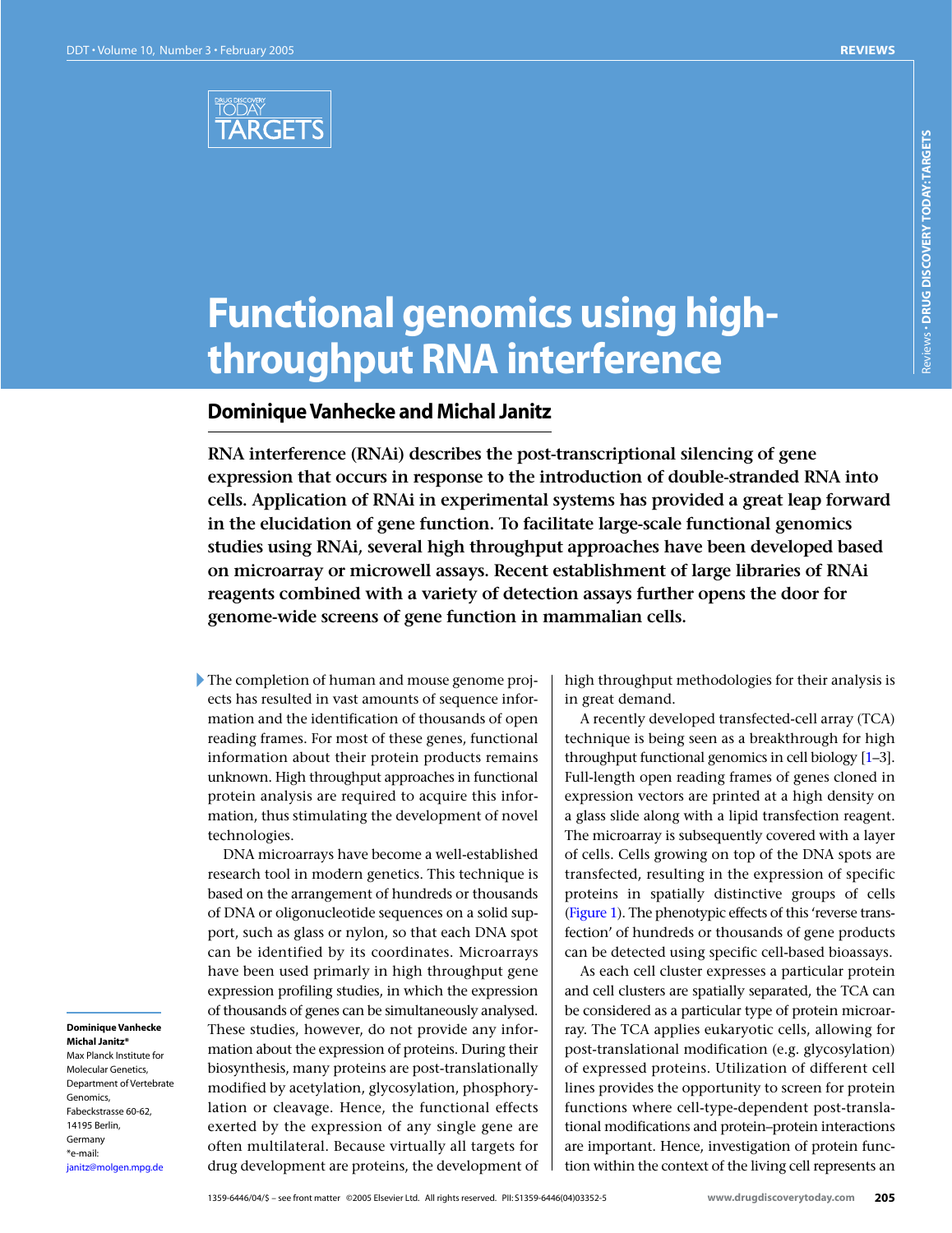<span id="page-1-0"></span>

#### **FIGURE 1**

**Principle of reverse transfection.** In the course of normal transfection **(a)**, the cells are randomly transfected with a nucleic acid entering the cell from the surrounding solution.The principle of the cell arrays is based on the reverse transfection process **(b)**, whereby nucleic acid enters the recipent cell from the solid support.Thus, spatial separation of the transfection events can be achieved in the same experiment.

attractive alternative in genome-wide functional studies, especially for RNA interference (RNAi) approaches.

#### **RNAi in non-mammalian cells**

Two of the most common ways to investigate gene function in the context of the entire organism are gain-offunction and loss-of-function studies using trangenic and knockout animal technology, respectively [\[4\]](#page-6-0). However, both approaches have drawbacks. One is the enormous cost and time required for generating genetically modified animals. Moreover, the majority of genetically modified animals do not display a distinct change in phenotype that would allow for its unambiguous linkage to the mutated gene [\[5\]](#page-6-0). Taking these into account, there is a clear need for the identification of candiate genes before endeavouring on *in vivo* studies.

RNAi was first described in nematodes [\[6\]](#page-6-0) and has quickly become the fastest expanding field in molecular biology. The mechanism of action of RNAi is based on sequence-specific interactions between small interfering RNAs (siRNAs) and mRNA molecules [\(Figure 2](#page-2-0)). These interactions trigger several enzymatic reactions that result in the degradation of targeted mRNA molecules.

Naturally occurring RNAi silencing is involved in the response to viruses and transposable elements as well as gene regulation and heterochromatin remodelling. In

**206 www.drugdiscoverytoday.com**

plants, virus infection induces a RNAi response, which targets viral mRNAs for degradation [\[7\]](#page-6-0). In *Caenorhabditis elegans*, RNAi has been proposed as a protective mechanism in the maintenance of genome stability against endogenous transposon activity [[8](#page-6-0)]. Double-stranded RNA can also induce methylation of endogenous sequences homologous to viroids in infected plants [\[9](#page-6-0)]. Similarly, sequence homology of dsRNA to certain promoter sequences leads to the methylation of the latter [[10](#page-6-0)]. Furthermore, RNAirelated proteins, such as piwi, are required for transgene silencing at transcriptional and post-transcriptional levels in *Drosophila* [[11](#page-6-0)]. Naturally occuring small (22 nt) noncoding RNAs known as microRNAs (miRNAs) have been discovered in animals, including mammals, and plants. miRNAs regulate gene expression through two modes of action. In plants, miRNA binds complementary mRNA, leading to its distruction through the RNAi machinery [[12](#page-6-0)]. In contrast, animal miRNAs do not require perfect complementarity to their mRNA targets and the mechanism of action is related to inhibition of protein synthesis [[13\]](#page-6-0). It is suggested that animal genomes contain several hundred miRNA genes, which are largely regulated by their own promoters [[14](#page-6-0)]. There are still limited data concerning the function of miRNAs. In *C. elegans*, miRNAs regulate expression of nuclear proteins and transcriptional factors [[15](#page-6-0)]. In *Drosophila*, miRNAs are involved in regulation of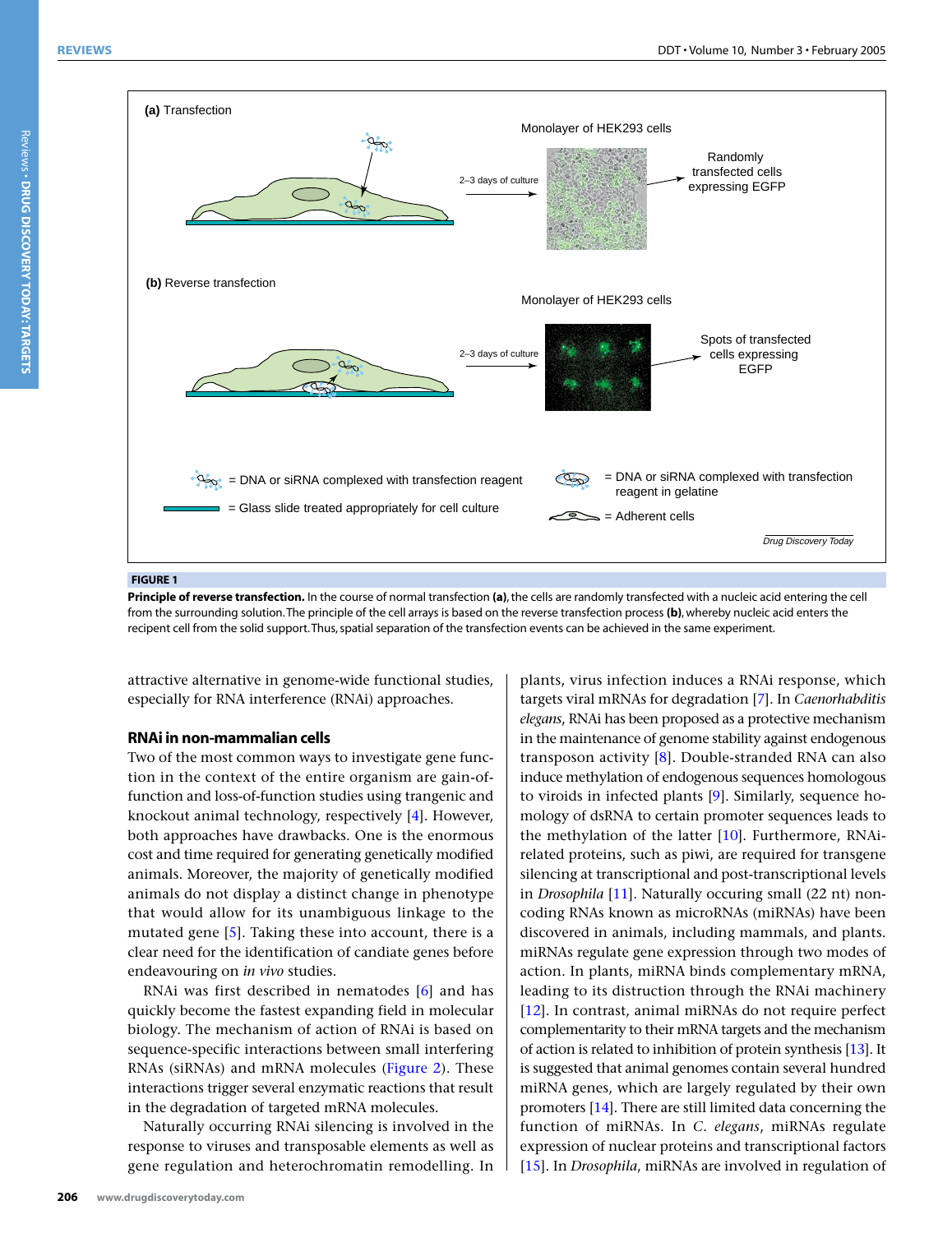<span id="page-2-0"></span>

**FIGURE 2**

**RNAi silencing mechanism.** Long double-stranded RNA (dsRNA) is processed to short interfering RNA (siRNA) duplexes by the enzyme Dicer, which exhibits RNase-IIIlike activity. A single strand of the siRNA is incorporated into the group of cytoplasmic proteins to form a RNA-induced silencing complex (RISC). Activated RISC, guided by the antisense siRNA strand, performs endonucleolytic cleavage of target mRNA.Thus produced mRNA fragments are rapidly degraded by cytoplasmic nucleases.

apoptosis and fat metabolism  $[16]$  $[16]$ . Finally, prediction studies towards identification of the mRNA targets for mammalian miRNAs suggest a broad range of molecular functions such as regulation of transcription, signal transduction or protein and nucleotide binding [[17](#page-6-0)].

Although discovered as a natural process, RNAi quickly proved to be an excellent way for efficient gene silencing [[18\]](#page-6-0). Initially, silencing studies were performed in lower eukaryotes such as *C. elegans* [\[5\]](#page-6-0), or *Drosophila melanogaster* [[19,](#page-6-0)20] using long dsRNA. Silencing of single genes was soon followed by high throughput approaches, mostly in *C. elegans.* Taking advantage of fast and inexpensive ways of dsRNA transfer by soaking the worms in dsRNA solution [\[21](#page-6-0)] or feeding them with bacteria expressing dsRNA, many cellular functions were analysed, including fat storage [\[22](#page-6-0)] and protection against DNA mutations [\[23](#page-6-0)]. Because the silencing effect of RNAi in worms is transmitted to offspring [\[24](#page-6-0)], the physiological impact of gene knockdown can be observed throughout the development of the animal. Moreover, the RNAi response is systemic in character so that silencing of gene expression is observed in tissues distally located from the place of dsRNA delivery [\[25\]](#page-6-0). Several recent studies on *C. elegans* showed clearly that the RNAi approach can generate dozens of phenotypes, leading to the discovery of new genes and their functional characterization [[26](#page-6-0),27]. For example, Kamath *et al*. [\[26\]](#page-6-0) performed RNAi analysis of 86% of the predicted 19 427 genes in the *C. elegans* genome and identified 1722 mutant phenotypes out of which two-thirds were not previously accociated with a phenotype. Another example of genome-wide RNAi application comes from the studies of Lettre *et al*. [[27](#page-6-0)], who aimed to identify genes affecting apoptosis in *C. elegans*; 21 genes stimulating apoptosis have so far been identified. Because apoptotic pathways are conserved, it has been suggested that many of these genes are involved in maintenance of mammalian genome stability, p53 activation and regulation of fertility. The *Drosophila* genome has also been subjected to RNAi analysis. Boutros *et al*. [\[28](#page-6-0)] investigated growth and viability of *Drosophila* cells using a library of 19 470 dsRNAs. They targeted 91% of predicted *Drosophila* genes and found 438 dsRNAs identifying essential genes. In particular, a homolog of mammalian acute myeloid leukemia gene (*AML1*) was characterised for its role in cell survival [[28\]](#page-6-0). Lum *et al*. used an RNAi approach in their study on signaling responses to the Hedgehog protein [\[29\]](#page-6-0). Systematic screening of all kinases and phosphatases resulted in identification of a cell-surface protein (Dally-like protein) required for Hedgehog signal reception and a tumor suppressor casein kinase 1α.

#### **siRNAs allow gene silencing in mammalian cells**

Initially, application of RNAi in mammalian cells was hampered by the fact that dsRNA molecules longer than 30 nt trigger an interferon response [[30\]](#page-6-0), which ultimately leads to cell death. By contrast, 21 nt siRNAs do not stimulate the interferon response  $[31,32]$  $[31,32]$  $[31,32]$  and can be delivered into cells either as chemically synthesized molecules [[33\]](#page-6-0) or by transfection of plasmids expressing siRNA [[34](#page-6-0)]. A wide range of mammalian genes involved in apoptosis  $[35,36]$  $[35,36]$  $[35,36]$ , the cell cycle  $[37,38]$  $[37,38]$  $[37,38]$  and signal transduction [[39,](#page-6-0)40] have been successfully knocked down using this technique. Chemically synthesized siRNAs are easy to transfect and a high intracellular concentration of siRNA molecules can be achieved. High synthesis costs and a need for silencing efficiency evaluation, however, hinder their wide application in high throughput studies ([Box I](#page-3-0)).

Gene silencing using direct transfection of siRNA is transient and is limited by the rate of cell division. This is because mammalian cells, unlike *C. elegans*, are not able to amplify RNAi. To overcome this obstacle and to increase the cost effectiveness of RNAi studies, vector-based systems for siRNA delivery have been developed [\[34,](#page-6-0)43–45]. Cells can be stably transfected with plasmid-expressing short hairpin RNA (shRNA) for long-term sustainment of silencing. Moreover, shRNA plasmids can carry drug resistance markers, making the cells suitable for selection. These vectors contain a RNA polymerase III promoter that drives the synthesis of shRNAs. The shRNAs are then processed intracellularly into siRNA-like molecules [\[46](#page-6-0)]. Alternatively, two tandem polymerase III promoters have been used to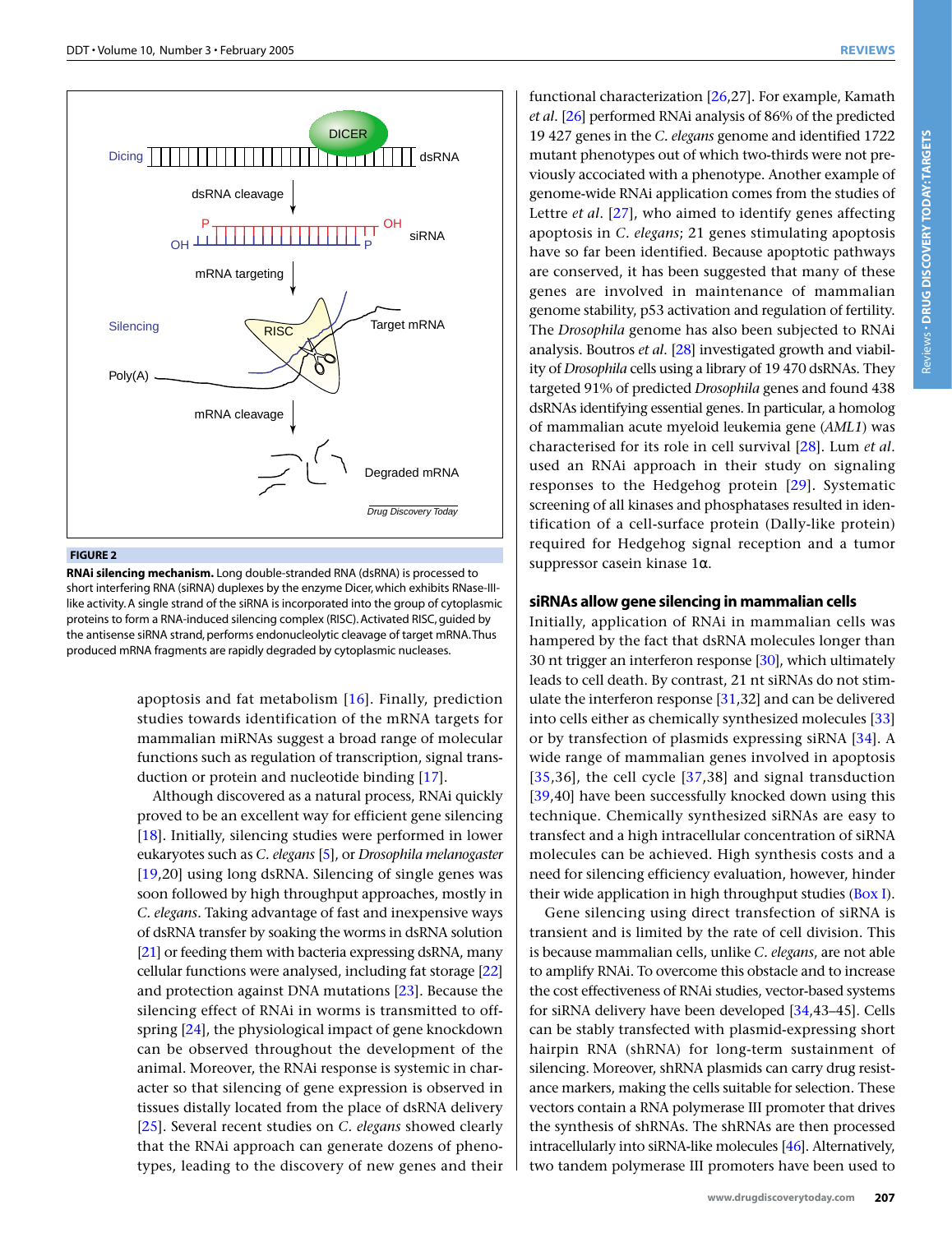<span id="page-3-0"></span>**BOX I**

#### **Target specificity of siRNA molecules**

In contrast to the long dsRNAs used in non-mammalian cells, siRNA molecules have to be optimised to efficiently knockdown a particular mRNA, as the effectiveness of gene silencing depends upon the localisation of the targeted mRNA region. Despite well-developed sequence design algorithms, each target mRNA must be verified for an efficient siRNA, as the silencing potential of siRNAs to different gene regions can differ dramatically. Consequently, genome-wide approaches based on chemically synthesized siRNAs are very expensive. A cost-effective alternative has recently been developed whereby siRNA molecules are generated from long dsRNA by enzymatic processing using purified RNase III from *Escherichia coli* [[41](#page-6-0),42].Partial digestion of dsRNA by RNase III results in production of endoribonuclease-prepared siRNA (esiRNA) of 20–25 bp in length, which efficiently mediates RNAi in cultured mammalian cells.The esiRNA prepared from a single dsRNA can target multiple sites within mRNA, thus increasing effectiveness of gene silencing. Interestingly, shorter siRNAs (12–15 bp) arising as a result of more extensive RNase digestion are not able to induce an RNAi response in mammalian cells [\[41](#page-6-0)].

obtain sense and antisense siRNA sequences from expression constructs (convergent transcription). In addition to plasmid-based systems, PCR-derived and enzyme-generated siRNA expression cassettes based on single- or dual-promoter systems can be used to efficiently suppress gene activity [[47](#page-6-0)].

The silencing effect can be further prolonged using retroviral or lentiviral RNA expression vectors [\[48](#page-6-0)–50]. Viral-based RNA delivery systems are chosen for the transfection of primary cells [\[51](#page-6-0)]. Primary cells are difficult to transfect, but they represent the most interesting target for gene silencing because their physiology mirrors the clinical or physiological condition of tissues or organs from which they have been derived. Transfection by electroporation has recently been proposed as an alternative to virus-based RNAi delivery [\[52](#page-6-0),53].

Finally, the development of cell- and tissue-specific RNAi expression constructs will lead to greater versatility and more refined applications of this technology. Although most of the vector-based RNAi systems were used for silencing a limited number of genes, large siRNA expression libraries in high throughput RNAi screens allow for the identification of new genes involved in different cellular processes. Indeed, large siRNA expression libraries have already been used in cell-based RNAi screens and have generated important results (summarized in [Table 1](#page-4-0)).

Although ∼3000 disease-modifying genes are supposed to be present in the human genome, only ∼500 are subject to pharmaceutical investigation [\[54](#page-6-0)]. Therefore, the adaptation of genome-wide loss-of-function screens using siRNAs for the interrogation of complex phenotypes promises to lead to the development of novel targets and consequently novel therapeutic strategies. However, there are still some limitations of this technology that have to be overcome [\[55](#page-6-0)]. It has been observed that gene silencing by siRNA is not entirely sequence specific [\[56](#page-6-0),57]. False-positive results can arise owing to sequence-independent off-target effects resulting from an interferon response induced by some siRNAs but more prominently by shRNAs [\[58](#page-6-0),59]. Alternatively, sequence-specific off-target responses can be caused by crossreaction of the siRNA with related sequences or by interference with transcription [\[60\]](#page-6-0). As most off-target effects are likely to be concentration dependent, much effort is being put into the development of better methods for introducing siRNA into cells to reduce both the amount of siRNA necessary for transfection and the cellular toxicity of transfection reagents.

False-negative results can be expected depending upon the cell type and gene of interest, possibly owing to redundancy of target genes whereby losing the function of one gene is compensated for by products of functionally related genes. More frequently, however, inefficient knockdown of the RNA of interest and/or a long half-life of the analysed protein will hamper the identification of important gene functions. Consequently, to obtain better gene silencing, the prediction and validation of the best targeted region within the gene has to be further improved.

siRNA transfection was found to be more efficient compared with that of plasmid DNA expressing shRNA in both conventional [[61\]](#page-7-0) and reverse transfection assays (unpublished observations). However, it was demonstrated at least in one study that chemically synthesized siRNAand vector-based-shRNA-mediated silencing could be obtained with comparable efficiencies in microarray-based cell transfections [[62](#page-7-0)].

### **Technological platforms for RNAi**

At present, most large-scale RNAi-based genetic screens of cells in culture have used 6-, 12-, 24-, 96- or (in some cases) even 384-well plate formats. These high throughput assays have allowed for the selection of siRNAs that effectively reduce mRNA and protein levels [[63\]](#page-7-0) but, more importantly, they have the potential to identify key factors that play a role in biological processes. However, until now most of these RNAi screens have been limited to selected subsets of genes for particular protein families.

As large libraries of shRNAs become available (see [Table](#page-4-0) 1) and companies start to offer comprehensive sets of chemically synthesized siRNAs, there is a growing need to take high throughput RNAi screening for mammalian cells beyond the microwell format. In order to study multiple cellular processes, protein detection technologies have to be adopted by large-scale screening platforms, with analogy to the analysis of gene expression using DNA microarrays.

Reverse TCAs are a suitable platform for high throughput cellular assays using RNAi and are, in many aspects, superior to the microwell-based approaches (se[e Table 2\)](#page-5-0). Several groups, including the author's laboratory, have focused on adapting the TCA platform for the purpose of large-scale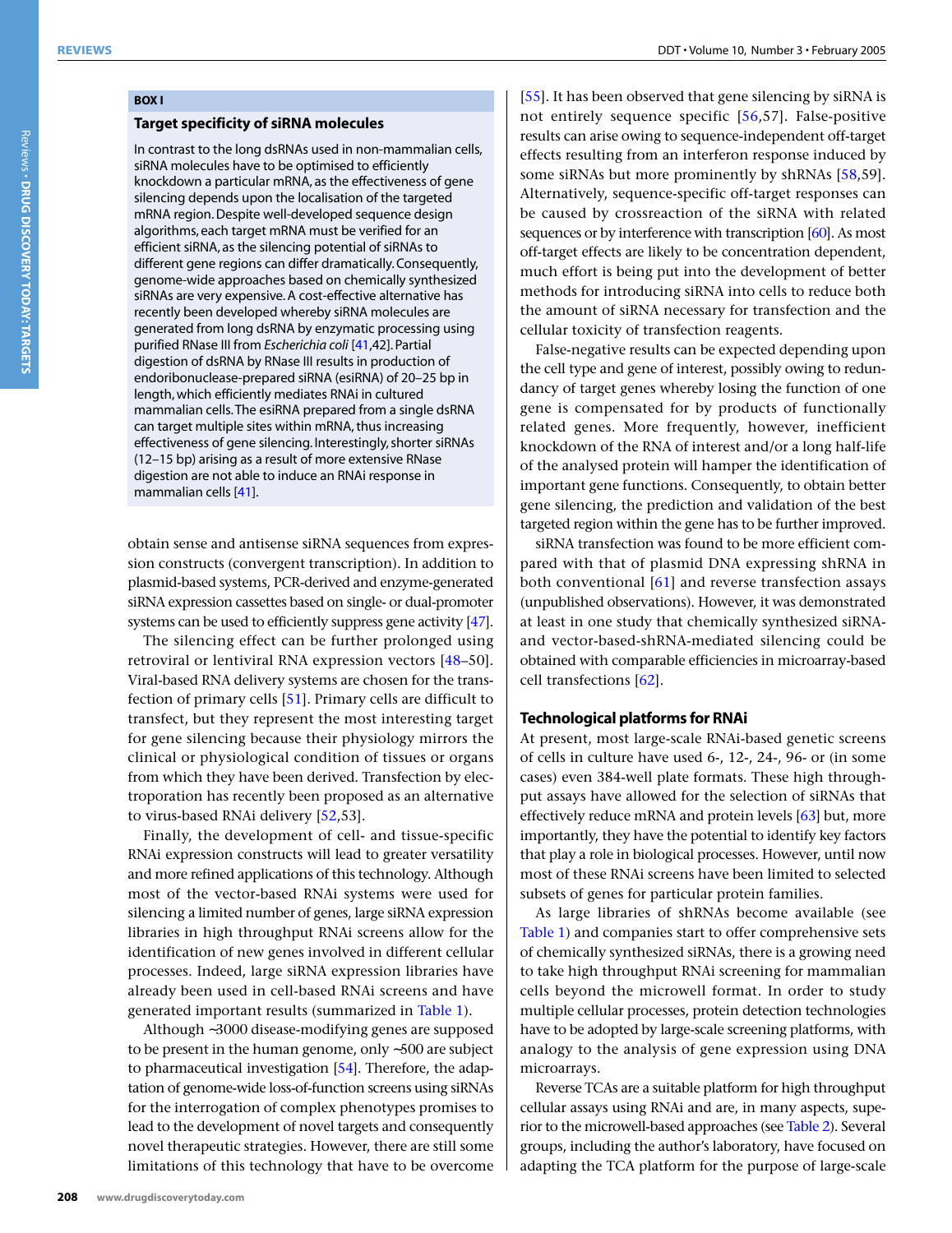<span id="page-4-0"></span>

|--|--|

|                               | <b>Published large-scale RNAi libraries</b>                                                                                                                                       |                                                                                                                    |                                |                                            |          |
|-------------------------------|-----------------------------------------------------------------------------------------------------------------------------------------------------------------------------------|--------------------------------------------------------------------------------------------------------------------|--------------------------------|--------------------------------------------|----------|
| <b>Delivery system</b>        | <b>Description</b>                                                                                                                                                                | <b>Application</b>                                                                                                 | Number of<br>targeted<br>genes | <b>Number of Refs</b><br>siRNAs/<br>clones |          |
| In vitro synthesized<br>siRNA | Chemically synthesized siRNA library                                                                                                                                              | Identification of modulators of TRAIL-<br>induced apoptosis                                                        | 510                            | 510                                        | [75]     |
|                               | Chemically synthesized siRNA library                                                                                                                                              | Identification of negative regulators of<br>the phosphoinositide 3-kinase pathway                                  | 30                             | 148                                        | $[76]$   |
| EsiRNA                        | Escherichia coli RNase III-mediated cleavage<br>of dsRNA into esiRNA                                                                                                              | Inhibition of hepatitis C virus RNA<br>replication by esiRNAs                                                      | $\overline{4}$                 | 26                                         | [41, 77] |
| <b>Plasmid vectors</b>        |                                                                                                                                                                                   |                                                                                                                    |                                |                                            |          |
| Pdual                         | A dual promoter siRNA expression system<br>that allows the facile construction of siRNA<br>expression libraries using a single-step PCR<br>protocol                               | Identification of genes involved in<br>$NF$ - $\kappa$ B signaling                                                 | >8000<br>human<br>genes        | >16000                                     | $[78]$   |
| <b>REGS</b>                   | Restriction enzyme-generated siRNA (REGS)<br>system for building unique siRNA vectors<br>from cDNAs                                                                               | Silencing of Oct-3/4 and MyoD                                                                                      | $>4x10^4$                      | $>4x10^5$                                  | [79]     |
| ShRNAi                        | Development of tandem-type and hairpin-<br>type siRNA expression vectors in piGENE<br>hU6 vector to generate an siRNA expression<br>library                                       | Identification of genes involved in<br>apoptosis                                                                   | >384                           | >384                                       | [80]     |
| PHippy                        | A convergent opposing siRNA expression<br>system using 'HI inverted U6 promoter<br>plasmid' and PCR-amplified target<br>sequences                                                 | Silencing of PGL3 luciferase and low-<br>density lipoprotein receptor-related<br>protein 6                         | >120                           | 120                                        | [81]     |
| Expression<br>Arrest™         | A large-scale library of RNAi-inducing shRNA<br>expression vectors targeting human and<br>mouse genes                                                                             | Identification of genes involved in<br>proteasome function                                                         | >15000                         | >28000                                     | $[45]$   |
| <b>PSUPER</b>                 | Collection of 50 shRNA-expressing<br>constructs against de-ubiquinating human<br>enzymes                                                                                          | Discovery of the inhibitory effect of<br>cylindromatosis tumour suppressor gene<br>(CYLD) on NF-KB gene expression | 50                             | 50                                         | [82]     |
| <b>Virus vectors</b>          |                                                                                                                                                                                   |                                                                                                                    |                                |                                            |          |
| <b>EPRIL</b>                  | Enzymatic production of RNAi library (EPRIL)<br>by which cDNAs are converted through a<br>sequence of enzymatic treatments (PCR,<br>DNase I digestion) into an RNAi library       | Isolation of gene (IP3R)-specific shRNA<br>clones                                                                  | >240                           | >240                                       | $[42]$   |
| <b>SPEED</b>                  | SiRNA Produced by Enzymatic Engineering<br>of DNA (SPEED), a retroviral shRNA library<br>derived from double-stranded cDNA library                                                | Isolation of gene (CD45, CD53)-specific<br>shRNA clones                                                            | $3x10^6$                       | $3x10^6$                                   | [83]     |
| Nki library<br>(pRetroSuper)  | A human shRNA library in the pRetroSuper<br>vector, including a barcode system for the<br>rapid identification of individual siRNA<br>clones associated with a specific phenotype | Identification of new components of the<br>p53 pathway                                                             | 7914                           | 23 742                                     | [66]     |

<sup>a</sup>Library consists of sequence-verified shRNA expression cassettes contained within multi-functional vectors. NF-κB, nuclear factor-κB; TRAIL, tumor necrosis factorrelated apoptosis-inducing ligand.

loss-of-function studies [\[62](#page-7-0),64,65]. RNAi cell arrays are generated by printing different siRNAs in gelatin solution onto a modified glass surface. The array can be either stored or immediately treated with transfection reagent and covered with a monolayer of recipient cells. Transfection efficiency can be monitored using fluorochrome (e.g. rhodamine) conjugated siRNAs [[64\]](#page-7-0) or by cotransfection with reporter plasmids [\[65\]](#page-7-0).

Although conceptually similar to array-based screens in multi-well format, the TCA method significantly reduces the costs for high throughput loss-of-function screens, as it requires less reagents and cells per assay. Furthermore, the method uses technologies already well-developed for the generation (printing robots) and analysis (array scanners) of DNA arrays, making the technology widely accessible.

High throughput RNAi screening can be performed in array format or using pooled siRNA libraries. In the former, each siRNA sequence is tested individually using microwellor cell array-based assays. Alternatively, by pooling small numbers of RNAi reagents, the effect of silencing mulitple genes in one cell can be interrogated; thus a reduced number of assays has to be performed to screen the whole library. This strategy has already been applied with vector-based libraries. It is particularly useful in combination with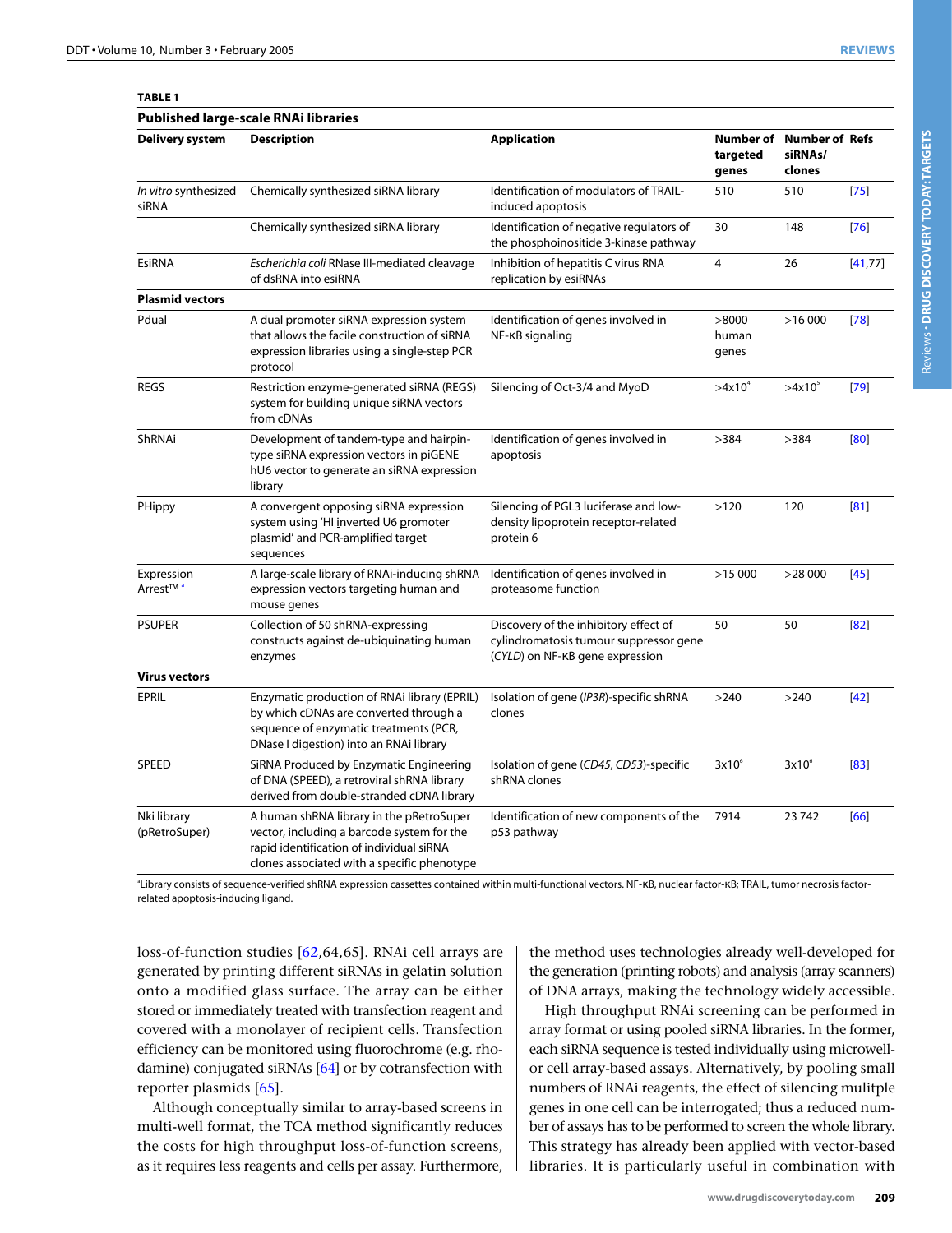## <span id="page-5-0"></span>**TABLE 2**

| Comparison of microwell plate- and microarray-based RNAi<br>platforms                  |                                                                                                                                   |  |  |  |
|----------------------------------------------------------------------------------------|-----------------------------------------------------------------------------------------------------------------------------------|--|--|--|
| 96-microwell plate                                                                     | <b>Cell array</b>                                                                                                                 |  |  |  |
| <b>Advantages</b>                                                                      |                                                                                                                                   |  |  |  |
| Possibility of flow-cytometric analysis                                                | Low reagent consumption (reagents<br>necessary for single-well transfection<br>sufficient for up to 500 reverse<br>transfections) |  |  |  |
| Possibility of transfection by<br>electroporation (primary cells)                      | Cost-effective system for silencing with<br>chemically synthesized siRNAs                                                         |  |  |  |
| Suitable for non-adhesive cells                                                        | Higher throughput (up to 10 000<br>samples) in a single experiment                                                                |  |  |  |
| Cost-effective for smaller sample sets                                                 | Possibility of long-term storage of printed<br>microarrays                                                                        |  |  |  |
| Well-established functional assays for<br>microwell plate format                       | Suitable for analysis on a single cell level<br>(e.g. subcellular protein distribution)                                           |  |  |  |
| <b>Disadvantages</b>                                                                   |                                                                                                                                   |  |  |  |
| Higher consumption of reagents                                                         | Limited to adhesive cells                                                                                                         |  |  |  |
| Higher number of cells per sample<br>required                                          | Not suitable for screening of protein<br>targets with a long turn-over (over<br>72 h)                                             |  |  |  |
| High throughput experiments require<br>expensive automation of dispensing<br>processes | Transfection limited to lipid-based<br>approaches                                                                                 |  |  |  |
| Detection of the collective signal from<br>many cells                                  | Low number of targeted cells per sample<br>hampers advanced statistical analysis                                                  |  |  |  |

selective screens, whereby loss of function leads to the selective survival or death of cells [[66](#page-7-0)]. In the case of pooled siRNA libraries, individual shRNA vectors can be identified, linking the vector sequence with a unique DNA barcode. To track the fate of the individual shRNAs in transfected cells, barcodes are detected through hybridisation with microarrays containing oligonucleotide probes complementary to particular barcodes [\[45](#page-6-0),66].

Targeted genes are either exogenous genes, introduced by transient or stable transfection of expression plasmids, or endogenous genes. Targeting of exogenous genes allows for the evaluation of the silencing capacity of different siRNAs specific for the same target gene, and can be used as a validation platform for functional siRNA selection [\[62](#page-7-0),67]. Functional validation of potential siRNA molecules is still necessary despite several algorithms that exist for sequence design [[46](#page-6-0)]. Indeed, for most algorithms, it is estimated that only one out of two, or even one out of five, designed siRNAs will efficiently knockdown a target gene [\[67](#page-7-0)]. When using cell arrays, large numbers of individual siRNAs can be validated so there is no need to pool siRNAs corresponding to the particular gene target or to introduce sequence identifiers such as molecular barcodes.

Targeting of endogenous genes by reverse transfection of siRNA molecules opens the possibility of parallel examination of many genes that regulate, or are supposed to regulate, particular cellular processes such as apoptosis. Gene silencing can be monitored on cell arrays by specific fluorescent monoclonal antibodies. On the array, clusters of cells that are negative will appear as 'holes' in a monolayer of cells that otherwise express the protein [[64](#page-7-0)]. The power of cell arrays, however, lies in the ability to analyse downstream cellular processes that are affected by gene silencing, either separately or in combination through siRNA multiplexing. For example, specific antibodies can be used to detect changes in the phosphorylation state of cell membrane bound receptors or transcription factors [[68](#page-7-0)]. This allows for the identification of essential or novel cell signaling molecules using genome-wide siRNA libraries, and is of particular importance when protein tyrosine phosphatases [\[69](#page-7-0)] and kinases [[70](#page-7-0)] are considered as drug targets for human diseases such as diabetes, cancer and autoimmunity. Alternatively, gene silencing can induce cellular processes such as apoptosis or changes in intercellular adhesion that can be monitored by specific reagents (e.g. Annexin V) or analysed through morphological changes of transfected cells, respectively [[1\]](#page-6-0). For the identification of genes regulating apoptosis, reverse transfection of siRNAs can be combined with administration of prodrug, which is a precursor converted to drug by endogenous activity (e.g. doxorubicin, tumour necrosis factor-α). Several specific siRNAs efficiently sensitize cancer cells for proapoptotic stimuli [[71](#page-7-0),72], which can help develop novel therapeutic strategies. The possibility of combining microwell assays with cell arrays by printing small arrays in microwells is particularly attractive. This allows for the simultaneous screening of compounds on multiple genes per microwell, significantly reducing the cost and need for manipulation of assays.

#### **Concluding remarks**

One of the possible applications using RNAi cell arrays is the identification of transcription factors acting on target genes. Predicted promoter regions [[73\]](#page-7-0) can be cloned in vectors upstream of reporter genes, and cell lines stably expressing the reporter construct can be subjected to genome-wide siRNA arrays.

Similarly, cell lines derived from gene-targeted mice can be used. Gene trapping is a high-throughput approach that is used to introduce insertional mutations across the genome, resulting in a collection of targeted mice. Gene trap vectors simultaneously mutate and report the expression of the endogenous gene at the site of insertion [\[74\]](#page-7-0) and can therefore be used to analyse cell- and tissue-specific regulation of gene expression. RNAi screens using both stable transfected cell lines (minimal promoter constructs) and gene-trapped cell lines (endogeneous regulated expression) could lead to the identification of transcription or signal transduction factors involved in gene-specific expression activity.

Despite its short history, RNAi has already profoundly changed the landscape of functional gene analysis. It has greatly contributed to the characterization of gene products and allowed cost-effective large-scale loss-of-function studies on a genome-wide level. Combination of microarray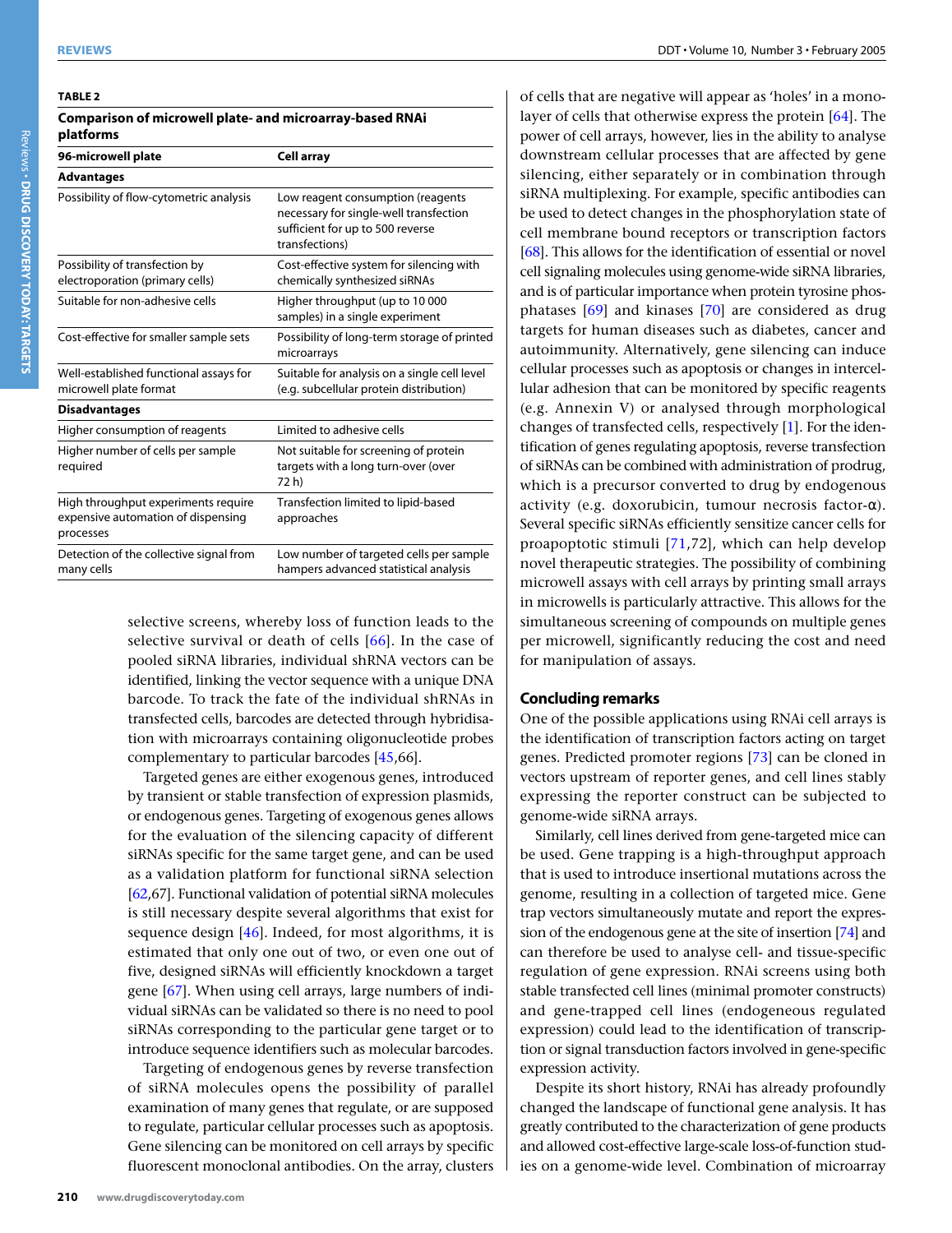<span id="page-6-0"></span>technology and cellular biology methods should in the future provide additional impetus toward the development of robust RNAi-based screening methods and consequently toward efficient drug target selection and evaluation.

#### **References**

- 1 Ziauddin, J. and Sabatini, D.M. (2001) Microarrays of cells expressing defined cDNAs. *Nature* 411, 107–110
- 2 Chang, F.H. *et al.* (2004) Surfection: a new platform for transfected cell arrays. *Nucleic Acids Res.* 32, e33
- 3 Redmond, T.M. *et al.* Microarray transfection analysis of transcriptional regulation by cAMPdependent protein kinase. *Mol. Cell. Proteomics* (in press)
- 4 Rajewsky, K. *et al.* (1996) Conditional gene targeting. *J. Clin. Invest.* 98, 600–603
- 5 Mertens, C. and Rulicke, T. (2000) A comprehensive form for the standardized characterisation of transgenic rodents: genotype, phenotype, welfare assessment, recommendations for refinement. *Altex* 17, 15–21
- 6 Fire, A. *et al.* (1998) Potent and specific genetic interference by double-stranded RNA in *Caenorhabditis elegans. Nature* 391, 806–811
- 7 Ruzi, M.T. *et al*. (1998) Initiation and maintenance of virus-induced gene silencing. *Plant Cell* 10, 937–946
- 8 Tabara, H. *et al*. (1999) The rde-1 gene, RNA interference, and transposon silencing in *C. elegans*. *Cell* 99, 123–132
- 9 Wassenegger, M. *et al*. (1994) RNA-directed /de novo/ methylation of genomic sequences in plants. *Cell* 76, 567–576
- 10 Mette, M.F. *et al*. (2000) Transcriptional silencing and promoter methylation triggered by double-stranded RNA. *EMBO J* 19, 5194–5201
- 11 Pal-Bhadra, M. *et al*. (2002) RNAi related mechanisms affect both transcriptional and posttranscriptional transgene silencing in *Drosophila*. *Mol. Cell* 9, 315–327
- 12 Tang, G. *et al*. (2003) A biochemical framework for RNA silencing in plants. *Genes Dev* 17, 49–63
- 13 Seggerson, K. *et al*. (2002) Two genetic circuits repress the *Ceanorhabditis elegans* heterochronic gene lin-28 after translation initiation. *Dev. Biol.* 243, 215–225
- 14 Bartel, D.P. (2004) MicroRNAs: genomics, biogenesis, mechanism, and function. *Cell* 116, 281–297
- 15 Chang, S. *et al*. (2004) MicroRNAs act sequentially and asymmetrically to control chemosensory laterality in the nematode. *Nature* 430, 785–798
- 16 Gesellchen, V. and Boutros, M. (2004) Managing the genome: microRNAs in *Drosophila*. *Differentiation* 72, 74–80
- 17 Lewis, B.P. *et al*. (2004) Prediction of mammalian microRNA targets. *Cell* 115, 787–798
- 18 Hannon, G.J. (2002) RNA interference. *Nature* 418, 244–251
- 19 Kennerdell, J.R. and Carthew, R.W. (1998) Use of dsRNA-mediated genetic interference to demonstrate that frizzled and frizzled 2 act in wingless pathway. *Cell* 95, 1017–1026
- 20 Misquitta, I. and Paterson, B.M. (1999) Targeted disruption of gene function in *Drosophila* by RNA interference (RNA-I): a role for nautilus in embryonic somatic muscle formation. *Proc. Natl. Acad. Sci. U. S. A.* 96, 1451–1456
- 21 Tabara, H. *et al.* (1998) RNAi in *C. elegans*:

soaking in the genome sequence. *Science* 282, 430–431

- 22 Ashrafi, K. *et al.* (2003) Genome-wide RNAi analysis of *Caenorhabditis elegans* fat regulatory genes. *Nature* 421, 268–272
- 23 Pothof, J. *et al.* (2003) Identification of genes that protect the *C. elegans* genome against mutations by genome-wide RNAi. *Genes Dev.* 17, 443–448
- 24 Grishok, A. *et al.* (2000) Genetic requirements for inheritance of RNAi in *C. elegans. Science* 287, 2494–2497
- 25 Timmons, L. *et al.* (2003) Inducible systemic RNA silencing in *Caenorhabditis elegans. Mol. Biol. Cell* 14, 2972–2983
- 26 Kamath, R.S. *et al.* (2003) Systematic functional analysis of the *Ceanorhabditis elegans* genome using RNAi. *Nature* 421, 231–237
- 27 Lettre, G. *et al.* (2004) Genome-wide RNAi identifies p53-dependent and –independent regulators of germ cell apoptosis in *C.elegans. Cell Death Differ.* 11, 1198–1203
- 28 Boutros, M. *et al.* (2004) Genome-wide RNAi analysis of growth and viability in *Drosophila* cells. *Science* 303, 832–835
- 29 Lum, L. *et al.* (2003) Identification of Hedgehog pathway components by RNAi in *Drosophila* cultured cells. *Science* 299, 2039–2045
- 30 Stark, G.R. *et al.* (1998) How cells respond to interferons. *Annu. Rev. Biochem.* 67, 227–264
- 31 Elbashir, S.M. *et al.* (2001) Duplexes of 21 nucleotide RNAs mediate RNA interference in cultured mammalian cells. *Nature* 411, 494–498
- 32 Calpen, N.J. *et al.* (2001) Specific inhibition of gene expression by small double-stranded RNAs in invertebrate and vertebrate systems. *Proc. Natl. Acad. Sci. U. S. A.* 98, 9742–9747
- 33 Martinez, L.A. *et al.* (2002) Synthetic small inhibiting RNAs: efficient tools to inactivate oncogenic mutations and restore p53 pathways. *Proc. Natl. Acad. Sci. U. S. A.* 99, 14849–14854
- 34 Brummelkamp, T.R. *et al.* (2002) A system for stable expression of short interfering RNAs in mammalian cells. *Science* 296, 550–553
- 35 Lassus, P. *et al.* (2002) Requirement for caspase-2 in stress-induced apoptosis before mitochondrial permeabilization. *Science* 297, 1352–1354
- 36 Kartasheva, N.N. *et al.* (2002) p53 induces the expression of its antagonist p73 Delta N, establishing an autoregulatory feedback loop. *Oncogene* 21, 4715–4727
- 37 Yoon, H.S. *et al.* (2003) Kruppel-like factor 4 mediates p53-dependent G1/S cell cycle arrest in response to DNA damage. *J. Biol. Chem.* 278, 2101–2105
- 38 Chen, Z. *et al.* (2002) CP110, a cell cycledependent CDK substrate, regulates centrosome duplication in human cells. *Dev. Cell* 3, 339–350
- 39 Debes, J.D. *et al.* (2002) P300 mediates androgen-independent transactivation of the androgen receptor by interleukin 6. *Cancer Res.* 62, 5632–5636
- 40 Shu, X. *et al.* (2002) Sphingosine kinase mediates vascular endothelial growth factorinduced activation of ras and mitogen-activated

#### **Acknowledgement**

Dominique Vanhecke is supported by the German Federal Ministry of Education and Research (BMBF grant no. 0313068).

protein kinases. *Mol. Cell. Biol.* 22, 7758–7768

- 41 Yang, D. *et al.* (2002) Short RNA duplexes produced by hydrolysis with *Escherichia coli* Rnase III mediate effective RNA interference in mammalian cells. *Proc. Natl. Acad. Sci. U. S. A.* 99, 9942–9947
- 42 Shirane, D. *et al.* (2004) Enzymatic production of RNAi libraries from cDNAs. *Nat. Genet.* 36, 190–196
- 43 Paddison, P.J. *et al.* (2002) Short hairpin RNAs (shRNAs) induce sequence-specific silencing in mammalian cells. *Genes Dev.* 16, 948–958
- 44 Paul, C.P. *et al.* (2002) Effective expression of small interfering RNA in human cells. *Nat. Biotechnol.* 20, 497–500
- 45 Paddison, P.J. *et al.* (2004) A resource for largescale RNA-interference-based screens in mammals. *Nature* 428, 427–431
- 46 Paddison, P.J. and Hannon, G.J. (2003) siRNAs and shRNAs: skeleton keys to the human genome. *Curr. Opin. Mol. Ther.* 5, 217–224
- 47 Dykxhoorn, D.M. *et al.* (2003) Killing the messenger: short RNAs that silence gene expression. *Nat. Rev. Mol. Cell Biol.* 4, 457–467
- 48 Brummelkamp, T.R. *et al.* (2002) Stable suppression of tumorigenicity by virus-mediated RNA interference. *Cancer Cell* 2, 243–247
- 49 Dirac, A.M. and Bernards, R. (2003) Reversal of senescence in mouse fibroblasts through lentiviral suppression of p53. *J. Biol. Chem.* 278, 11731–11734
- 50 Scherr, M. *et al.* (2003) Modulation of gene expression by lentiviral-mediated delivery of small interfering RNA. *Cell Cycle* 2, 251–257
- 51 Rubinson, D.A. *et al.* (2003) A lentivirus-based system to functionally silence genes in primary mammalian cells, stem cells and transgenic mice. *Nat. Genet.* 33, 401–406
- 52 Weil, D. *et al.* (2002) Targeting the kinesin Eg5 to monitor siRNA transfection in mammalian cells. *Biotechniques* 33, 1244–1248
- 53 Wilson, J.A. *et al.* (2003) RNA interference blocks gene expression and RNA synthesis from hepatitis C replicons propagated in human liver cells. *Proc. Natl. Acad. Sci. U. S. A.* 100, 2783–2788
- 54 Hopkins, A.L. and Groom, C.R. (2002) The druggable genome. *Nat. Rev. Drug Discov.* 1, 727–730
- 55 Jackson, A.L. and Linsley, P.S. (2004) Noise amidst the silence: off-target effects of siRNAs? *Trends Genet.* 20, 521–524
- 56 Jackson, A.L. *et al.* (2003) Expression profiling reveals off-target gene regulation by RNAi. *Nat. Biotechnol.* 21, 635–637
- 57 Semizarov, D. *et al.* (2003) Specificity of short interfering RNA determined through gene expression signatures. *Proc. Natl. Acad. Sci. U. S. A.* 100, 6347–6352
- 58 Bridge, A.J. *et al.* (2003) Induction of an interferon response by RNAi vectors in mammalian cells. *Nat. Genet.* 34, 263–264
- 59 Sledz, C.A. *et al.* (2003) Activation of the interferon system by short-interfering RNAs. *Nat. Cell Biol.* 5, 834–839
- 60 Kawasaki, H. and Taira, K. (2004) Induction of DNA methylation and gene silencing by short